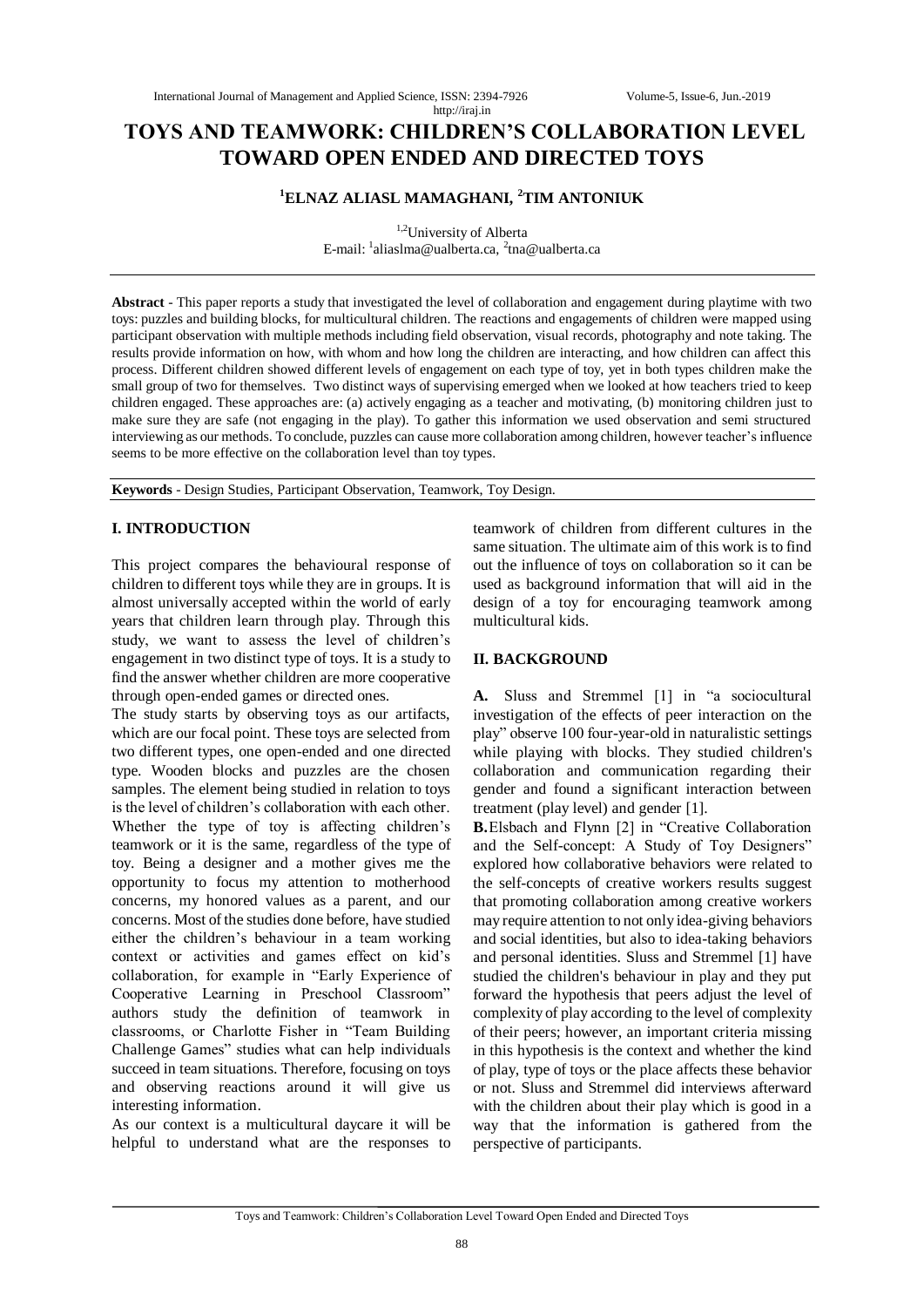Each of these articles fit one part of the research; the one about the toy design helps to know more in depth about studying toys and the other is related to children's play and their collaboration with each other.

### **III. APPROACH**

As a designer in the scholarly field of design studies our approach is through user-centered design. The user-centered design approach, which began in the 1970's and became widespread by the 1990's, proved to be most useful in the design and development of consumer products [3]. User-centered design can be characterized as a multi-stage problem-solving process that not only requires designers to analyze and envision the way users are likely to consume a product, but also to validate their assumptions with regard to the user behavior in real world tests [4]. The reason we are embarking on this research is as part of the user-centered design process, prior to designing a toy.

We want children to play with their friends, laugh together, and learn together. In order to receive this objective first, we have to gather information on how children react to different toys, how they behave while they are with their friend and while they are alone. The qualitative data helps to compare different behavioral responses in various contexts so that I have a clear idea of in which situations children are more encouraged toward teamwork. Later it will help us to design the appropriate type of toy for the stated purpose.



**Fig. 1: This diagram shows the intersection of the subjects related to the research and it points to the part which is the main focus of this research**

### **IV. STATEMENT OF PROBLEM**

Children living in Canada come from cultures all around the world, and this means that they may have a different definition of various values. They may have the same values and concepts but the way that they express them is varied. In addition to this, every child has a distinct characteristic which can cause short or fast paced engagements and different types of interaction. The challenge is that providing a condition in which most of the children have almost the same level opportunity to be engaged in the game and work with their friends to pursue a common goal. This research is constructed to answer the question "How do toys mediate teamwork for multicultural children ages 4-6?" Also, there are some sub questions that this research will answer, such as, "Does the engagement level of children change during the play?", "What are other elements distracting children?", "Do children create any mini groups within the larger one?"

The main objective of this research is to distinguish effects of toy type on collaboration level, and find the different responses to collaboration level in multicultural kids.

### **V. ASSUMPTIONS**

It is clear that the level of engagement of children with different activities and toys is related to kid's personal character. However, other external elements can affect this criterion negatively or positively. According to Vygotsky's theories [5], learning environments affect how children observe others and try for themselves. For example, if children spend their time in a place where teamwork is appreciated and adults encourage children to do so, as well as showing collaboration in their own tasks, they will gradually learn that teamwork is considered as a value. In addition, we should keep in mind that children learn through the play, therefore trying to teach hem these values indirectly and through the toys would be more joyful and accepted by children.

Bias1: Not all of the children will be engaged with the toy being studied

Bias 2: Children will concentrate on the group's purpose rather than personal purpose

Bias 3: Children won't want adults to direct their play Bias 4: Open-ended activities will encourage more teamwork than directed ones

These biases and assumptions are connected to this research since they are my assumptions related to the research, and they are related to different step of the observation required for gathering data.

### **VI. RESEARCH DESIGN**

Research is being done in the city of Edmonton, Canada in a daycare in center of the city. The focus of this work is on the toys that the children play with. Two specific toys are provided and children are observed with these toys. In this daycare there are children from different nationalities and they are from families with different income levels. Children participating in this research are from various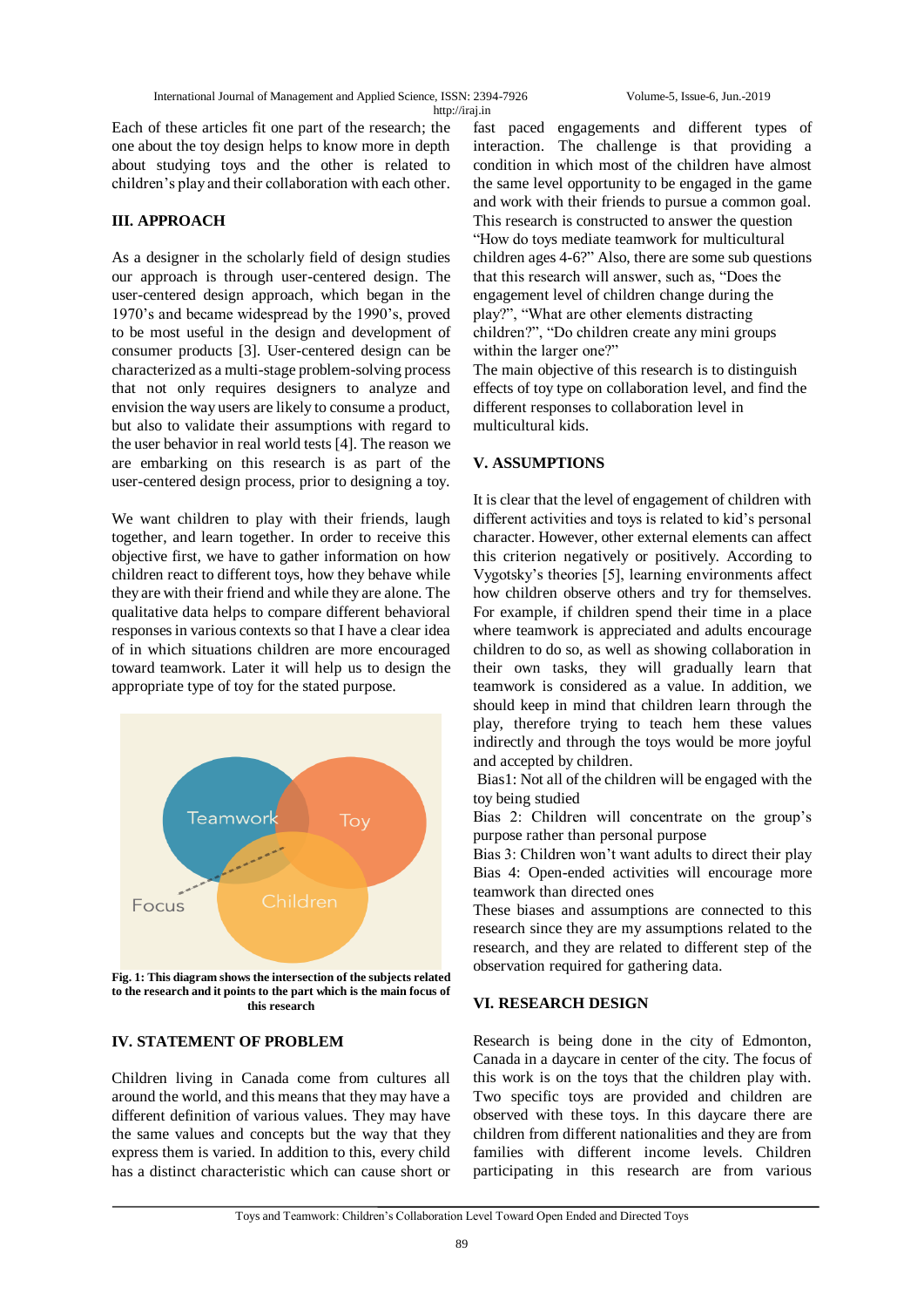backgrounds, however they all use English language for communicating among each other. The children are aged between 4 to 6 years old, and mentally and physically are considered as healthy kids. Within the daycare there are 10 adults who act as teachers or caregivers. In the rooms which we are observing children, there are two teachers. Their roles are to supervise children and plan and implement the program for childcare. This research is designed based on the already existing methods such as one-to-one interview, character profiles, and observation, meaning this is a multiple method approach to doing research.

### **VII. METHODS**

There would be a combination of different methods through research process of this project. Observation, and character profiling through interview is two main methods in this research. The goal of these methods is to not only get a closer look at the material studied, but also to gain a more intimate understanding of the influence it plays on the teamwork level of participants.

### **A. Observation**

We observe kids playing with two types of toys, one open-ended and one directed one. Observation is chosen as one of the methods because we compare children's behaviour with two types of toys, so it can give us the opportunity to compare the behaviours. It is what Rathje [6] emphasis on, he says that "behavioural trace studies yield enormous amounts of data that can be standardized". An observation sheet is designed for toy observation specifically so that we gather the same types of information out of both kinds of toys. The outcome of these two methods will be information about studied toys and how children interact with those toys.

### **B. Interview**

There is a one-to-one interview with the teacher. This is done because the teacher likely knows the children well since they spend quite a bit of time with them. The interview will take place in person in the office of the teacher. This interview will be done after observation, so that the teacher's perspective is not influencing my observation and data gathering direction. H.Russell Bernard [7] explains the types of interview regarding their structure and the data that researcher is looking to get out of it. Comparing the four types of interviews suggested by Bernard the most appropriate one for this research is semi structured interviewing , since we "won't get more than one chance to interview and it is based on the use of interview guide...interview guide is a written list of questions and topics that need to be covered in a particular order". Profiles will be created

for each toys depending on the information gathered from observation of toys and kids. These profiles outlines the main features of each toy and helps for comparing to types of studied toys.

## **VIII. PARTICIPANTS**

The selected children are from the "senior room" of day care in which children aged 4-6 stay. The majority of participants in both observations are the same children and boys, however in the second observation there are some girls added. Children are classmates and spend the day together. The interviewed teacher is working as a full time teacher in the day care.

### **IX. LIMITATIONS**

All research has limitations and this research is not immune to limitations. The limitations of this research is related to time, number of sample toys, repetition of observation and number of participated children. We observe only one of each type of toys, one open-ended and one directed. The number of toys can be expanded and chosen more samples of each group. The other limitation of this research is time, and it is the main reason that we are studying only one samples of each group. Also, if we could observe children for a while prior to actual research we could have a detailed information about each child's behaviour and their general responses to teamwork. Gathering information about children personality save our time but the downside is that it is from the perspective of teacher, not the researcher. This is also because of our time limitation. Moreover this study is done only from on researcher's perspective. The number of researchers can be increased to have less biased outcomes. Finally, studying children only from one daycare is another limit. Studying children in different daycares could give us more data to compare and analyse.

### **X. DATA TYPES**

The data gathered results in a variety of different data types. That is, the observations result in field notes and photos and the interviews result in mp3 recordings. Notes are taken during the observation in daycare, these data contains children's reactions, responses, conversations and facial expression, also there are notes made out of observation of the toys, and it contains information about physical features of the toys and their instructions. There are photos taken while children are playing or distracted. The transcription is the outcome of semi structured interview with the teacher, who is in charge of taking care of children during the day.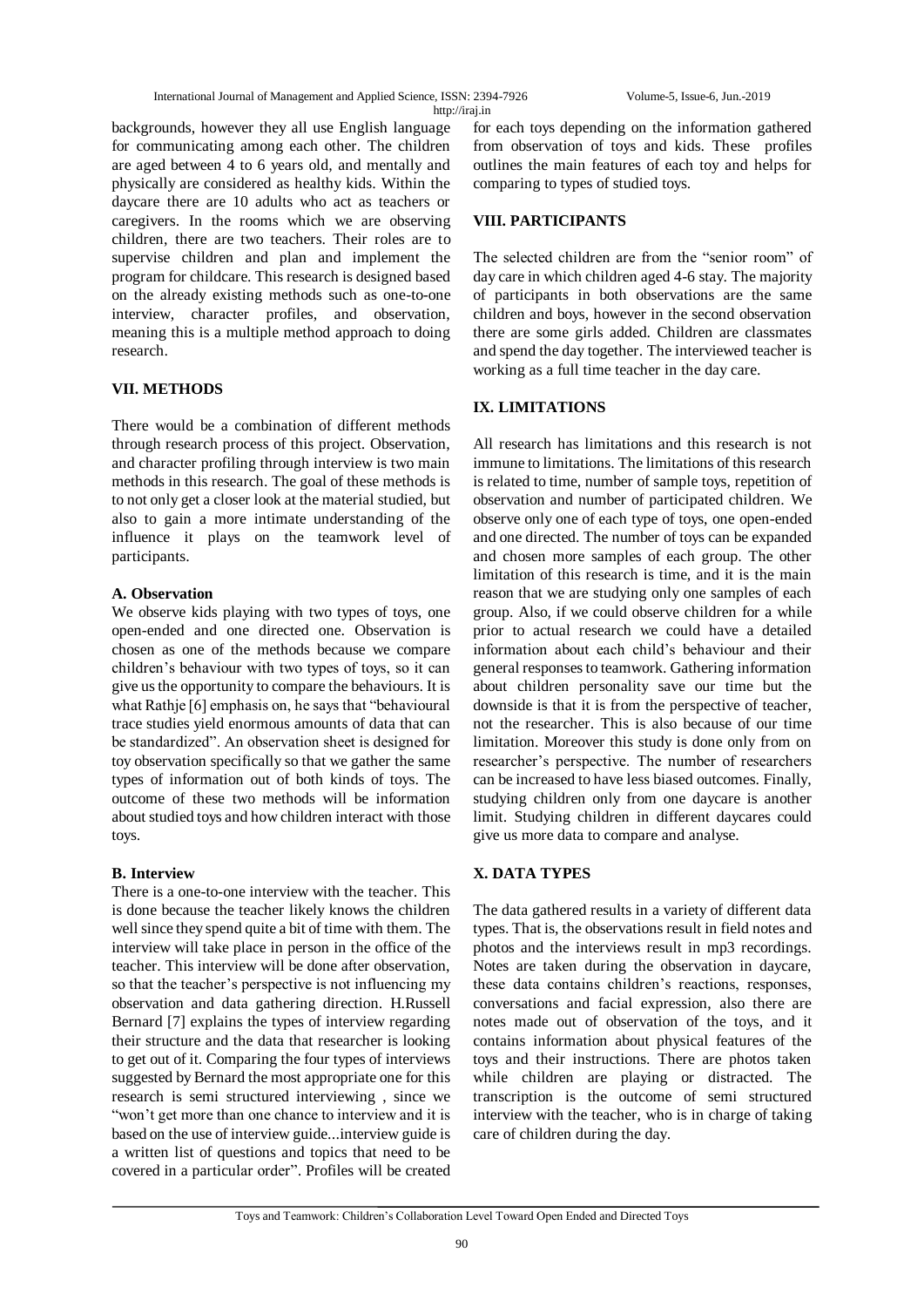International Journal of Management and Applied Science, ISSN: 2394-7926 Volume-5, Issue-6, Jun.-2019 http://iraj.in



**Fig 2: two participants playing with blocks and talking together.**

#### **XI. DATA ANALYSIS**

The first step of data analysis is to manage the gathered information and categorize them in a proper way. Later, all gathered data is compared to find out similarities. (See fig 3) In this process, first we tried to assess one child's information in every kind of data. It means that the teacher's comments about child A were written and put beside the observation notes that had child A in its content, as well as any kind of other data that contained information about child A. The benefit of this method is that no information is overlooked, and any minor details can be studied. This process repeats for every single child. The second process is to compare the result to find out similar responses to a particular toy. Finding similarities helps to create a profile for toys which points out the most important features of studied toys in the research. The data from observation is used for making interaction maps that illustrate how children interacted with the toys and friends. In these maps, each child may have an arrow or more which shows either the child is playing with the toy or not, as well as if the child is communicating with any of friends. (See fig 4 and 5)

Although puzzles need concentration and focus to find out the solution, children are interested to talk about their thoughts and emotions and get their peers feedback. Whereas, blocks create a context where children want to concentrate on their imagination and build what they are dreaming about. There are some conversations going on about random topics among some of the children.



**Fig 3: A diagram showing data analysis steps in order.**



**Fig 4: This map is a map showing the interaction of children with each other and with toys. Each number is standing for a child and the rectangle with the word "Blocks" resembles the table with building blocks. As shown some children like 1 and 2, are just playing with toys and they not talking to anyone else in the room, whereas children 5 and 6 are playing with toys as well as interacting with each other. Children 3 and 4, are not engaged with the block, while they are playing with each other.**



**Fig 5: This is another map showing the interaction of children with each other and with puzzles. Each number is standing for a child and the rectangle frame with the word "Puzzles" resembles the table with puzzles on it. All children are playing with the puzzles, however, some of them are interacting with their group mates.**

#### **XII. FINDINGS**

Children are mostly distracted by other activities, such as their friends who play with toy cars. Some get back to the activity after distraction but some stop the play and join the new activity. In observation number one (see fig 2) each child makes a goal for himself and works for that. There are some conversation going on among some of the kids about general topics, for e.g. they talk about things they did the day before, their favourite cartoons and so on. In the second observation children play with puzzles, there is a puzzle for every two child. At the beginning children start by trying to put the pieces by themselves, after a while they start to talk to their groupmate. Some ask and consult about the right place of the pieces, some express themselves and their feeling. A group of children explain that they get stuck and they cannot solve the problem, and the group that is about to finish laughs and talk about their positive feelings. Over the interview, the teacher explains each child's behaviour. All the explanations are teacher's beliefs, assumptions and observations she has made over the months spending with the children. This study shows that children are more expressive when they are mentally engaged in a problem-solving situation, it may cause them to express themselves and they're taught or to ask for help to find a solution. On the other hand, while children are playing with the toys that are dependent on children's imagination,